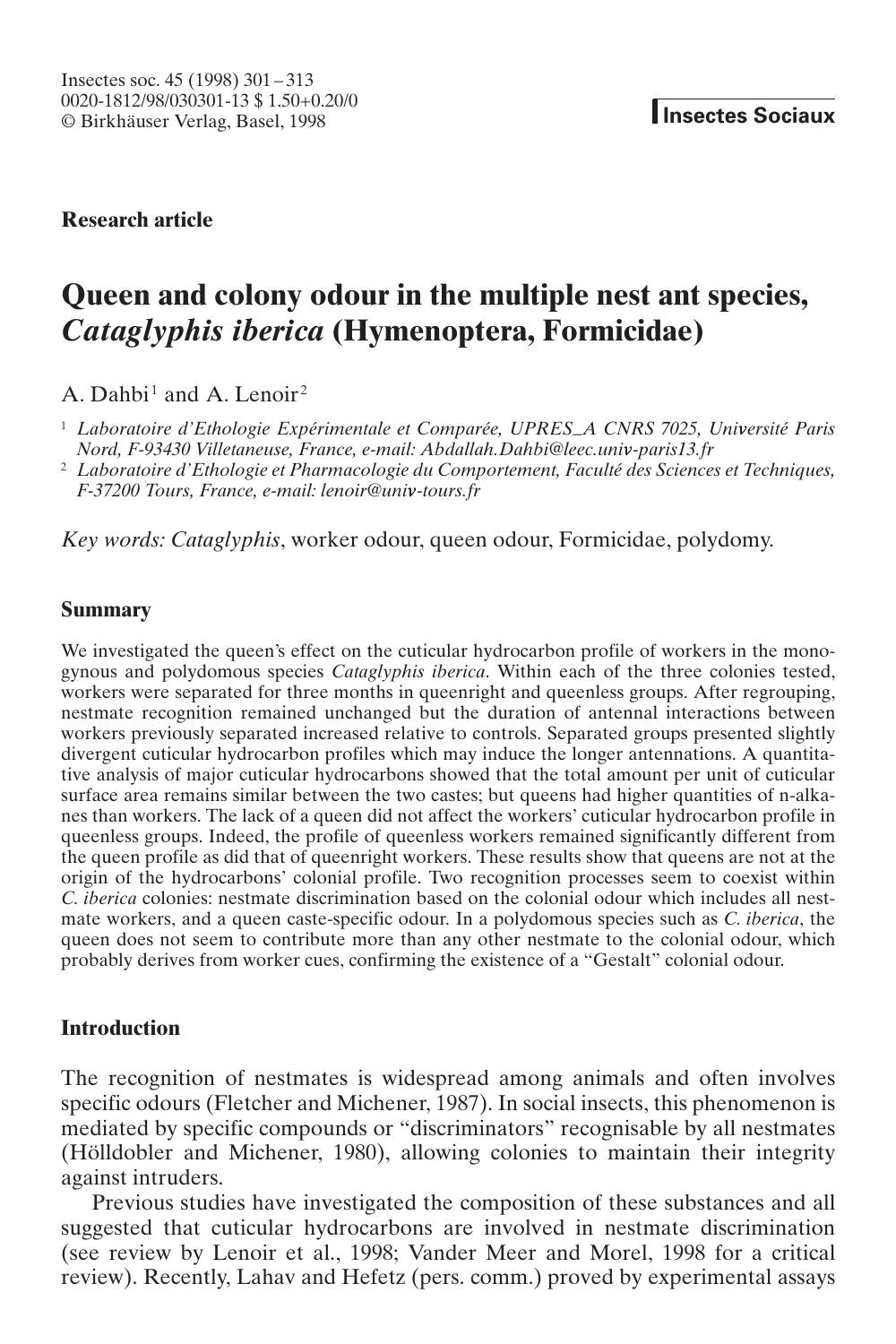in *Cataglyphis niger*, using purified hydrocarbon extracts, the involvement of cuticular hydrocarbons in nestmate recognition. This was also verified in two termite species (Takahashi and Gassa, 1995). Moreover, cuticular hydrocarbons are exchanged between nestmates through trophallaxis, mutual licking, and passive contact (Soroker et al., 1994, 1995; Vienne et al., 1995). These exchanges lead to a "Gestalt" chemical signature (Crozier and Dix, 1979) which constitutes the reference odour used for acceptance or rejection of any encountered individual.

The relative contribution of queen and workers in the formation of the colonial "Gestalt" odour is not well established. Some studies showed or suggested that the queen constitutes the major source of colonial recognition cues in some ant species while other studies attribute a low importance to the queen in providing such cues (see Hölldobler and Wilson, 1990 and review by Lenoir et al., 1998).

In ants, the queen is attractive to the workers (Stumper, 1956; Jouvenaz et al., 1974; Vander Meer et al., 1980; Cammaerts, 1985; Keller and Passera, 1989; Berton et al., 1991; Cariou-Etienne and Passera, 1993). However, this attraction is sometimes linked with colonial odour and closure of societies (e.g., Keller and Passera, 1989). Workers attraction to their queen is generally tied in social insects to a pheromonal control over reproduction (Winston, 1987; Hölldobler and Wilson, 1990) and does not involve labelling of workers with queen-produced recognition cues. In *Apis mellifera* for example, the royal pheromone generating the worker retinue around the queen inhibits the workers' ovarian development (Velthuis and van Es, 1964). However, the colonial odour responsible for the closure of societies derives from chemical cues provided by workers and wax comb (Breed, 1983; Breed et al., 1995). The queen pheromone also seems to exist in ants. Its presence was clearly suggested in the Argentine ant *Linepithema humile* (= *Iridomyrmex humilis*) (Vargo and Passera, 1991) and in the fire ant *Solenopsis invicta* (Vargo and Laurel, 1994), but it is not identified yet. In ants, the queen's impact on colonial odour has been mainly demonstrated in species exhibiting a high dimorphism between queen and workers (e.g., *Camponotus* spp.). However, in species with a low caste dimorphism, this effect does not exist and the colonial odour is produced by worker cues (e.g., *Cataglyphis niger*, *Leptothorax curvispinosus*, *Pseudomyrmex ferruginea*, *Rhytidoponera confusa*). This suggests a link between the degree of queen-worker dimorphism and the involvement of the queen in the formation of the colonial odour (Lenoir et al., 1998).

In the present work, we tested this hypothesis in *Cataglyphis iberica* with regard to its low queen-worker dimorphism and to its diffuse colony structure. *Cataglyphis iberica* is a monogynous and polydomous ant species which has very closed societies (Dahbi et al., 1996a). We analysed the consequences of the absence of a queen during group separation on intracolonial recognition and on the cuticular hydrocarbon profile of workers. We first looked for differences in cuticular hydrocarbon profiles between workers and the queen and further analysed divergence between workers' profiles as a consequence of their separation. Finally, we investigated the degree to which the presence of the queen in only one of the separated groups influenced this divergence by analysing the similarities between queen and worker profiles. It was also interesting to determine if the queen has a major role in the establishment of the colonial odour in this species in a way that could explain the higher frequency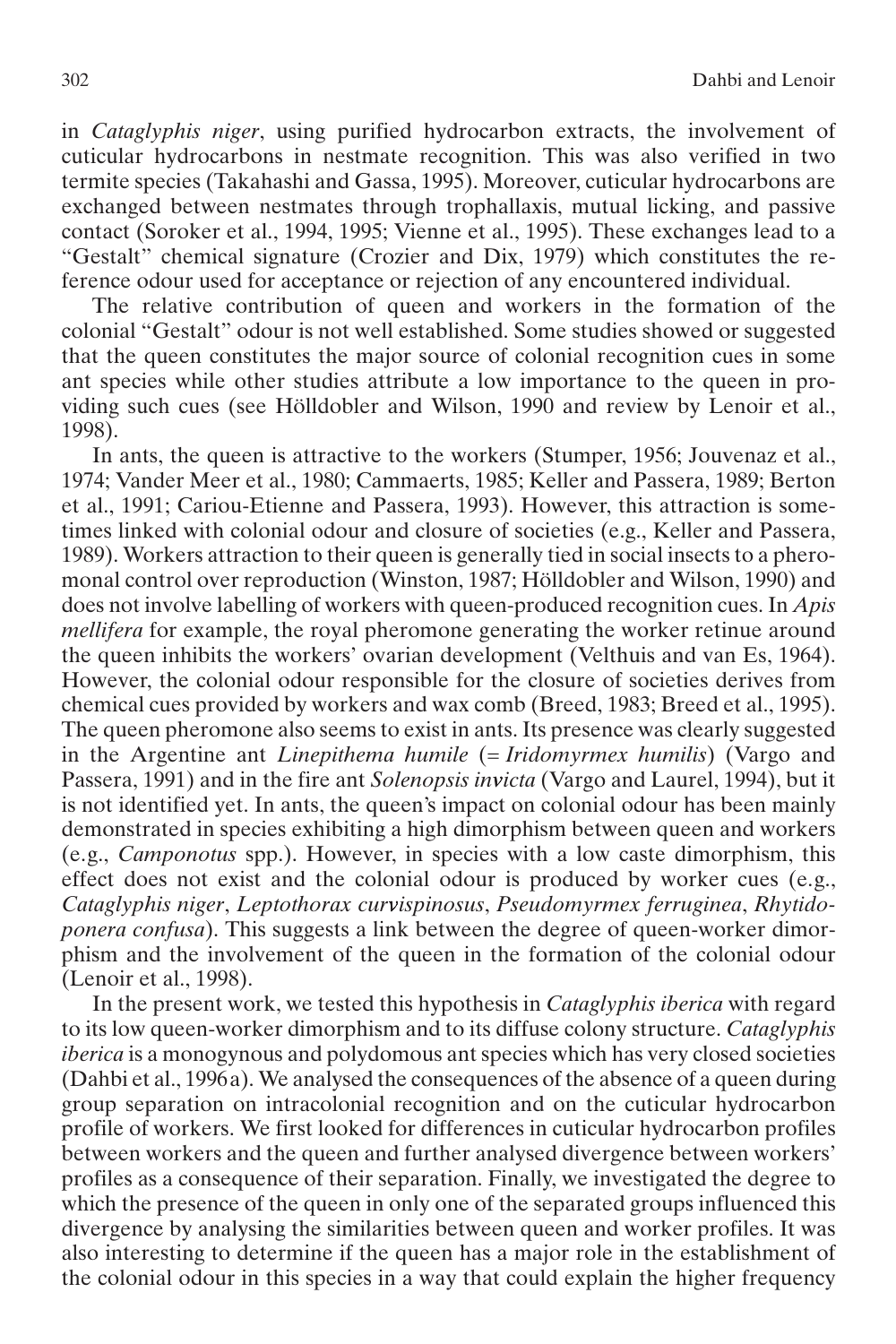of adult transports connecting satellite nests observed at the end of hibernation, transports essentially directed towards the queenright nest (Cerdá et al., 1994).

# **Material and methods**

Three queenright colonies, A, B and C, each including about 300 to 400 workers and brood were collected during the summer of 1994 in Bellaterra (Barcelona area, Spain). Each colony originally comprised two nests joined together after excavation and maintained in the laboratory under standard conditions  $(25^{\circ}C \pm 2^{\circ}C$ , relative humidity of 50% and a photoperiod of 10:14 D/L).

Each colony was randomly divided into two equal groups (150 to 200 workers): one queenright  $(Q<sup>+</sup>)$  and one queenless  $(Q<sup>-</sup>)$ . Separation lasted for three months during which all groups were fed identically with mealworms and a honey/ apple mixture. Brood was excluded from the study by removing it before splitting the colonies and by taking eggs from queenright groups during the separation period.

## *Behavioural study of interindividual recognition*

We conducted dyadic encounters of 10 min between  $Q^+$  and  $Q^-$  workers (test dyads  $Q^+/Q^-$ ), at the beginning of group separation and three months later. For each colony five replicates were conducted and compared to control encounters (5 dyads  $Q^+/Q^+$  and 5 dyads  $Q^-/Q^-$ ) at the same periods. Encounters were conducted in a circular plastic box (8 cm in diameter), cleaned with alcohol before each test. Tested workers were changed after each encounter to avoid any familiarisation effect or odour transfer. Observed interactions mainly consisted in mutual antennations. We therefore recorded in each encounter, the frequency and duration of antennal exchanges between the dyadic partners using an event-recorder.

# *Study of cuticular hydrocarbon profiles*

We analysed the cuticular hydrocarbon profile of five workers randomly chosen from each colony before group separation. In order to study profile divergence during the three months of separation, we also analysed  $Q^+$  and  $Q^-$  profiles after their separation. The cuticular extracts of these workers as well as those of queens were individually analysed using gas chromatography. We used acetone as solvent since the extracts are identical to those obtained with pentane in *Cataglyphis* species. Each analysed ant was immersed in 1 ml of acetone for 10 min. The extract was then dried under nitrogen and diluted with 30 µl of acetone. Two microliters of the diluted extract were injected into a DELSI 300 chromatograph using a capillary column (Chrompack CPSIL 5 WCOT, long: 25 m, diameter: 0.22 mm) with a programmed temperature ranging from 100°C to 280°C at 3°C/min. The surface of the different peaks of the cuticular spectrum were provided by an ENICA 21 integrator. The complete analysis of postpharyngeal gland secretion in *C. iberica*,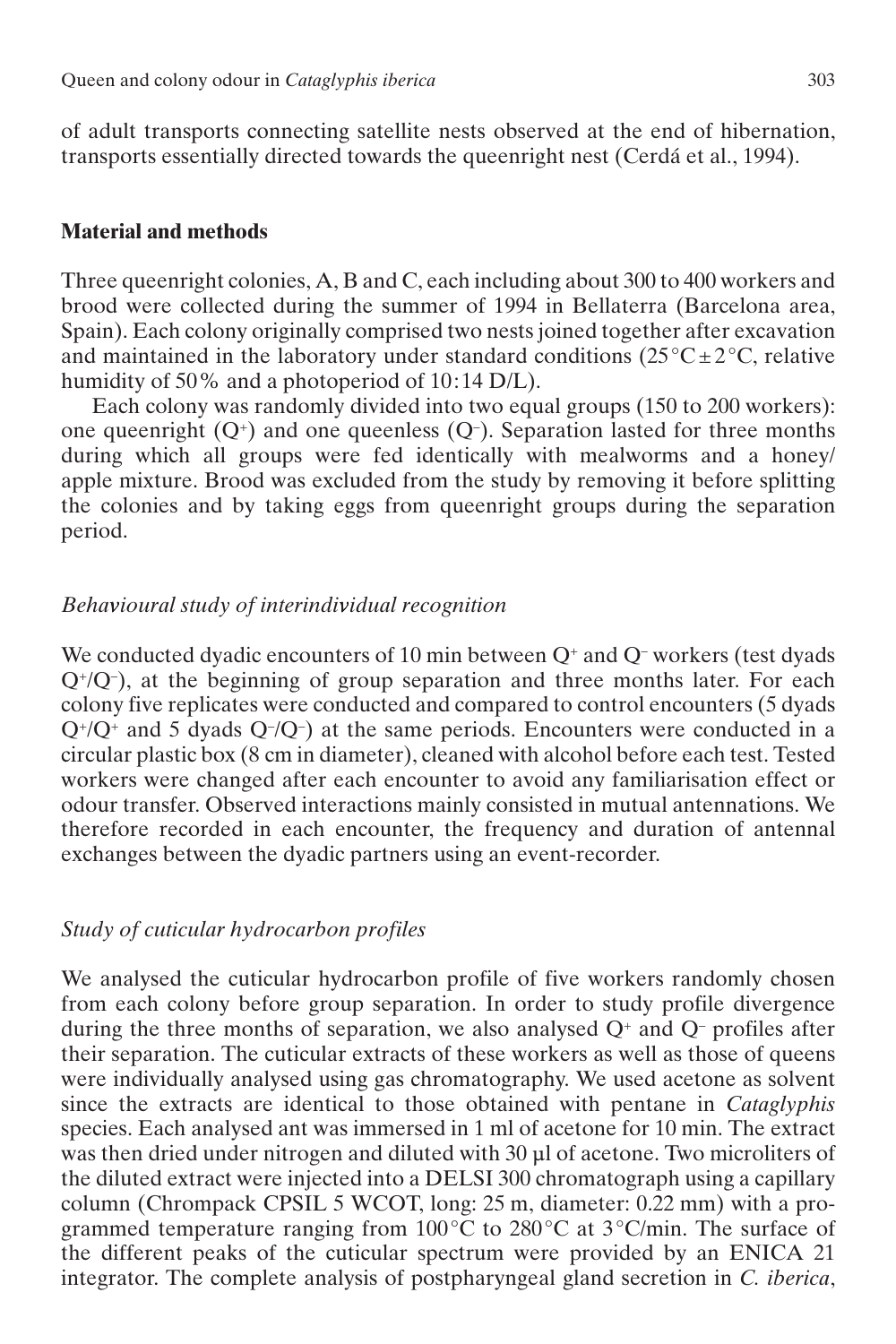which much extracted cuticular lipids (authors, pers. comm.), resulted in the identification of only hydrocarbons (Dahbi et al., 1996a; Dahbi et al., 1996b).

We calculated the mean of cuticular surface area (CSA) for the two castes, workers  $(n=10)$  and queens  $(n=4)$ . For each individual, the total surface expressed in mm2 was deduced by calculating and summing the surfaces of head, thorax and abdomen. Surface calculation was computed after fitting the real shape of each ant body part by an ellipsoid. Calculations were carried out using Mathematica software.

We used octadecane  $(nC_{18})$  as external standard to calculate the respective quantities of the 24 major peaks of the spectrum using the following formula:

 $Pn = 15 * [Sn * (P_{(es)} / S_{(es)})] / S_m$ 

where Pn is the weight of the peak n in ng/mm<sup>2</sup> of CSA; 15 is the dilution factor; Sn is the integration surface of the peak n;  $\dot{P}_{(es)}$  is the weight of the external standard  $(C_{18})$  in ng;  $S_{(es)}$  is the integration surface of the external standard; and  $S_m$  is the mean of CSA in mm2.

According to these quantities, expressed in ng/mm<sup>2</sup> of CSA, we studied quantitative differences in the cuticular hydrocarbons between  $Q^+$  and  $Q^-$  workers and determined which hydrocarbons changed quantitatively during separation. We also analysed the quantitative divergence of these compounds between worker and queen castes in order to determine caste-specific compounds.

We performed a Factorial Analysis of Correspondences (Addad software) to analyse the evolution of the colonial profile during the three months. We compared Q+, Q– and queen profiles to highlight divergence due to separation and caste. For this analysis, we used the relative proportions of the same 24 major peaks of the cuticular spectrum.

In order to quantify the similarities in cuticular profiles, we calculated amalgamation distances, i.e., the geometrical distances between individual profiles in a multidimensional space. These distances were calculated within and between Q+ and  $Q$ – groups, and between queens and  $Q$ <sup>+</sup> or  $Q$ – groups.

# **Results**

# *Behavioural study of interindividual recognition*

The separation of nestmates for three months never induced aggression when workers were reunited. Recognition ability between nestmates was maintained and interactions were limited to mutual antennations. However, worker separation induced longer mutual antennations between workers previously separated  $(Q<sup>+</sup>$  vs Q–) than between workers of the same group (Table 1). This behavioural modification was similar for the three colonies tested  $(1.59 \text{ s} \pm 0.40 \text{ s}, 1.64 \text{ s} \pm 0.25 \text{ s})$  and  $1.30 \text{ s} \pm 0.50 \text{ s}$ , for colonies A, B and C, respectively) (mean  $\pm$  SD) (Mann-Whitney U-test,  $P > 0.05$ ). Within the same type of dyads, the duration of antennal investigations after separation increased in the dyads  $Q<sup>+</sup>$  vs  $Q<sup>-</sup>$  but surprisingly significantly decreased in control encounters  $(Q^+$  vs  $Q^+$  and  $Q^-$  vs  $Q^-$ ). Moreover, the number of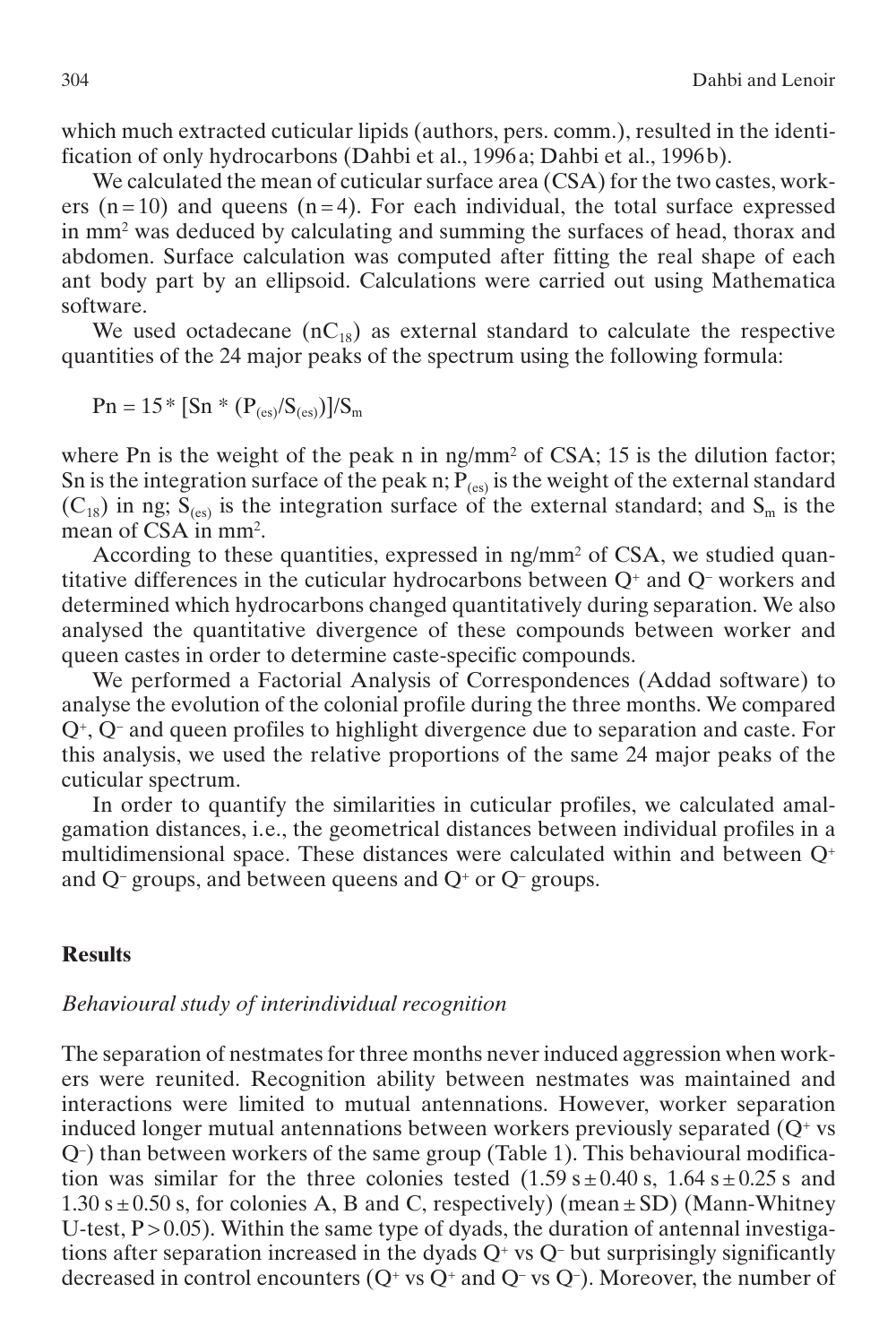**Table 1.** Mean durations (in sec)  $(\pm SD)$  of a single antennal investigation and mean frequencies  $(\pm SD)$  of antennal interactions during a dyadic encounter of 10 min. Q+ and Q– correspond to workers of queenright and queenless groups, respectively. For each of the two periods (beginning and end of separation), significant differences are shown by different letters (ANOVA, Newman Keuls test, P < 0.05). For each type of dyad, the values recorded at the beginning of separation and three months later were compared using the Student t-test  $(P < 0.05)$ 

|                                                                     | Control dyads                                    | Test dyads                                            |                                                       |
|---------------------------------------------------------------------|--------------------------------------------------|-------------------------------------------------------|-------------------------------------------------------|
|                                                                     | $O+vs O+$                                        | $O^-$ vs $O^-$                                        | $O^+$ vs $O^-$                                        |
| Duration                                                            |                                                  |                                                       |                                                       |
| Beginning of separation<br>Three months later<br>P (Student t-test) | $1.2 \pm 0.6$ (a)<br>$0.6 \pm 0.2$ (a)<br>0.0009 | $1.1 \pm 0.5$ (a)<br>$0.8 \pm 0.3$ (a)<br>0.0349      | $1.0 \pm 0.3$ (a)<br>$1.5 \pm 0.4$ (b)<br>0.0006      |
| <i>Frequencies</i>                                                  |                                                  |                                                       |                                                       |
| Beginning of separation<br>Three months later<br>P (Student t-test) | $30.3 \pm 6.1$ (a)<br>$29.0 \pm 11.6$ (a)<br>NS. | $30.4 \pm 5.7$ (a)<br>$30.1 \pm 8.0$ (a)<br><b>NS</b> | $32.4 \pm 7.7$ (a)<br>$28.5 \pm 6.5$ (a)<br><b>NS</b> |

antennations remained unchanged and separation did not lead to an increase in antennal interaction frequencies which were stable over all dyads and periods (around 30 interactions per 10 min) (Table 1).

# *Study of cuticular hydrocarbon profiles*

Table 2 shows the quantities (ng/mm2 of CSA) of the 24 major hydrocarbons of the cuticular spectrum in  $Q^+$  and  $\overline{Q}^-$  groups and in queens. Separation leaded to a slight quantitative variation between  $Q^+$  and  $Q^-$  groups. This variation affected only two dimethylnonacosane (11, 13 and 7, 17 DiMeC<sub>29</sub>). Queen and workers displayed the same hydrocarbons, but their profiles were quantitatively quite different, mostly due to n-alkanes. A significantly higher quantities of heptacosane  $(nC_{27})$ , octacosane (nC<sub>28</sub>), nonacosane (nC<sub>29</sub>) and x, y dimethylnonacosane (DiMeC<sub>29</sub>) was found in the queen profile. In contrast, the worker profile had greater quantities of 11+13 methylheptacosane (MeC<sub>27</sub>). Nevertheless, the total amount per mm<sup>2</sup> of CSA of all 24 hydrocarbons was statistically similar in both castes despite the obvious difference in n-alkanes.

The comparison of cuticular hydrocarbon profiles by Factorial Analysis of Correspondences performed on relative proportions (Fig. 1) shows significant changes occurring during the three months of separation. For each of the three colonies, Q+ and Q– profiles differed clearly from the initial profile (prior to separation). In addition, queen profiles (indicated by the letter Q on Fig. 1) were clearly distinguishable from those of their respective workers. This queen-worker distinction was effective along Factor 2 and was essentially due to n-alkanes  $(C_{27}, C_{28} \text{ and } C_{29})$ which highly contributed to the variance on this factor (average variance of 44% for the three colonies). Indeed, the relative abundance of these compounds in the spectrum was higher in queens  $(27.15\% \pm 3.46\%)$  (mean  $\pm$  SD) than in workers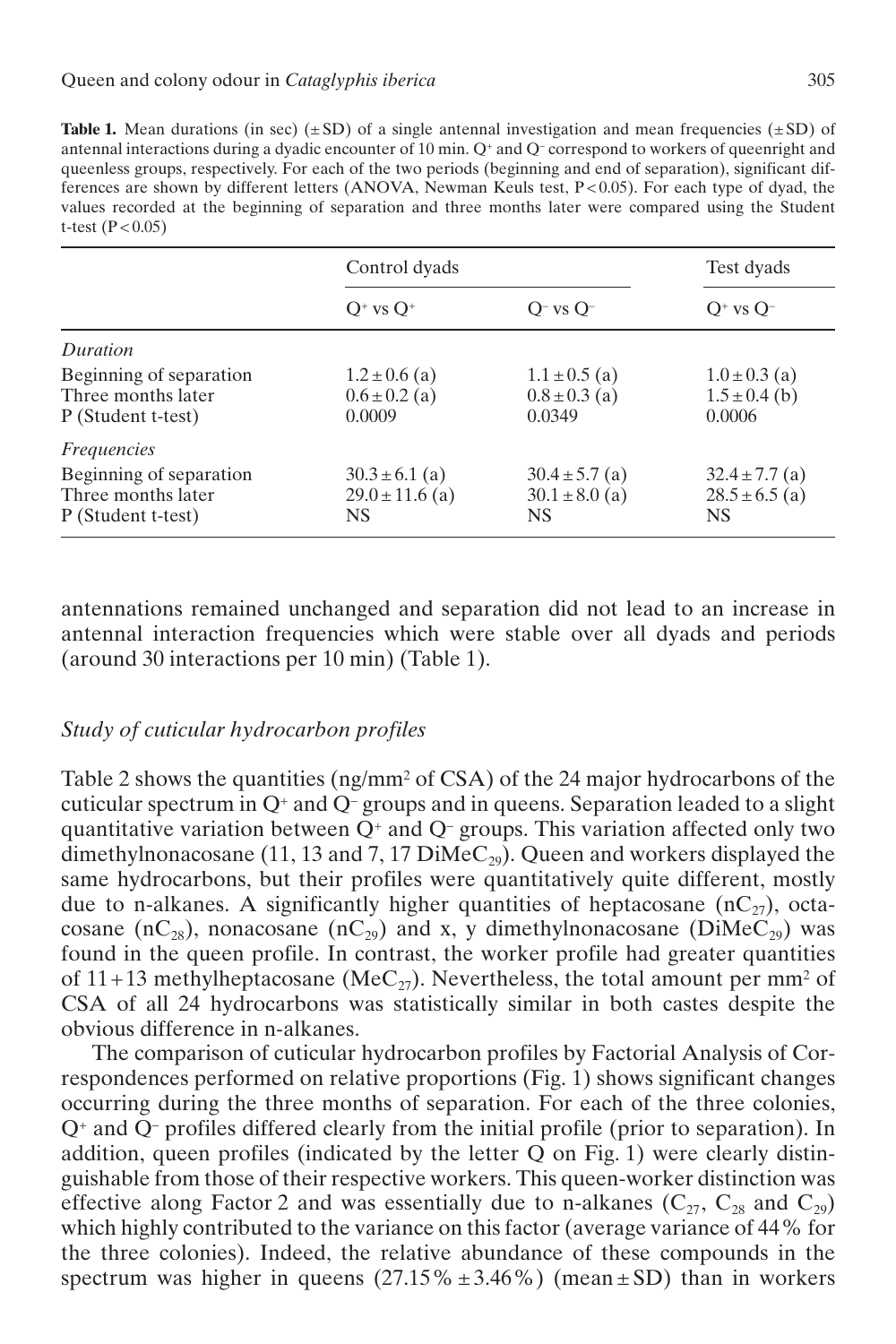**Table 2.** Chemical identity of the 24 major cuticular hydrocarbons of *Cataglyphis iberica* workers and queens (Me and DiMe correspond to methyl and dimethyl, respectively). Values indicate, for each compound, the mean weight (ng/mm<sup>2</sup> of insect cuticular surface area)  $(\pm SD)$  for a 10 min extraction with acetone (t indicates the products in traces). Values are calculated for  $Q^+$  workers (n=15),  $Q^-$  workers (n=15) and queens (n=3) and asterisks mean that differences are significant for each compound between Q<sup>+</sup> and Q<sup>-</sup> workers or between all workers and queens

| Chemical<br>determination | Group $Q^+$      | Group Q <sup>-</sup> | <b>Oueens</b>    | Mann-Whitney<br>U-test   |                          |
|---------------------------|------------------|----------------------|------------------|--------------------------|--------------------------|
|                           |                  |                      |                  | $Q^+$ vs $Q^-$           | Workers<br>vs queens     |
| n-Alkanes                 |                  |                      |                  |                          |                          |
| $C_{27}$                  | $0.12 \pm 0.13$  | $0.05 \pm 0.07$      | $0.68 \pm 0.51$  | $\overline{\phantom{0}}$ | **                       |
| $\mathrm{C}_{28}$         | $0.21 \pm 0.20$  | $0.17 \pm 0.13$      | $0.81 \pm 0.24$  | $\overline{\phantom{0}}$ | **                       |
| $C_{29}$                  | $4.66 \pm 3.94$  | $2.77 \pm 1.79$      | $8.26 \pm 2.16$  | $\equiv$                 | ∗                        |
| $C_{31}$                  | $1.73 \pm 1.44$  | $1.07 \pm 0.60$      | $2.04 \pm 0.82$  | $\overline{\phantom{0}}$ |                          |
| Sub-total                 | $6.72 \pm 5.64$  | $4.05 \pm 2.50$      | $11.79 \pm 3.52$ |                          | $\frac{1}{2}$            |
| Monomethylalkanes         |                  |                      |                  |                          |                          |
| 11+13Me- $C_{27}$         | $0.36 \pm 0.32$  | $0.30 \pm 0.34$      | t                |                          | $\ast$                   |
| $13+15Me-C_{29}$          | $2.38 \pm 0.87$  | $2.30 \pm 1.28$      | $1.51 \pm 0.73$  |                          |                          |
| $9Me-C_{29}$              | $0.36 \pm 0.15$  | $0.32 \pm 0.14$      | $0.31\pm0.12$    | $\overline{\phantom{0}}$ | $\overline{\phantom{0}}$ |
| $7Me-C_{29}$              | $0.28 \pm 0.14$  | $0.32 \pm 0.19$      | $0.34 \pm 0.16$  | $\overline{\phantom{0}}$ | $\overline{\phantom{0}}$ |
| $5Me-C_{29}$              | $1.42 \pm 0.88$  | $1.24 \pm 0.49$      | $1.85 \pm 0.52$  | $\overline{\phantom{0}}$ |                          |
| $3Me-C_{29}$              | $3.33 \pm 2.29$  | $2.58 \pm 0.95$      | $4.50 \pm 1.47$  | $\overline{\phantom{0}}$ |                          |
| $4Me-C_{30}$              | $1.13 \pm 0.61$  | $1.21 \pm 0.62$      | $1.23 \pm 0.34$  | $\overline{\phantom{0}}$ |                          |
| $15Me-C_{31}$             | $2.17 \pm 0.70$  | $2.18 \pm 1.19$      | $1.40 \pm 0.80$  | $\overline{\phantom{0}}$ | $\overline{\phantom{0}}$ |
| $9Me-C_{31}$              | $0.66 \pm 0.34$  | $0.64 \pm 0.35$      | $0.69 \pm 0.12$  | $\overline{\phantom{0}}$ |                          |
| $7Me-C_{31}$              | $0.72 \pm 0.39$  | $0.63 \pm 0.25$      | $0.69 \pm 0.25$  | $\overline{\phantom{0}}$ |                          |
| $5Me-C_{31}$              | $0.67 \pm 0.53$  | $0.46 \pm 0.20$      | $0.64 \pm 0.40$  |                          |                          |
| Sub-total                 | $13.49 \pm 6.00$ | $12.19 \pm 4.82$     | $13.16 \pm 4.38$ | $=$                      |                          |
| Dimethylalkanes           |                  |                      |                  |                          |                          |
| 11, 13DiMe- $C_{29}$      | $0.36 \pm 0.41$  | $0.81 \pm 0.66$      | $1.10 \pm 0.44$  | ∗                        |                          |
| 7, 17 $D$ iMe- $C_{20}$   | $0.25 \pm 0.27$  | $0.54 \pm 0.44$      | $0.73 \pm 0.30$  | ∗                        |                          |
| 5, 9DiMe- $C_{20}$        | $0.49 \pm 0.23$  | $0.55 \pm 0.35$      | $0.60 \pm 0.12$  | —                        |                          |
| $x, yDiMe-C_{29}$         | $0.31 \pm 0.36$  | $0.14 \pm 0.24$      | $0.67 \pm 0.26$  | $\overline{\phantom{0}}$ | ∗                        |
| 3, 9DiMe- $C_{29}$        | $1.14 \pm 0.53$  | $1.35 \pm 0.78$      | $1.61 \pm 0.44$  | -                        | $\overline{\phantom{0}}$ |
| 11, 15 $DiMe-C_{31}$      | $3.67 \pm 2.17$  | $4.08 \pm 3.02$      | $3.67 \pm 1.40$  | $\overline{\phantom{0}}$ | $\overline{\phantom{0}}$ |
| 4, 22 $DiMe-C_{32}$       | $1.08 \pm 0.53$  | $1.22 \pm 0.74$      | $1.20 \pm 0.30$  | $\overline{\phantom{0}}$ |                          |
| x, 15DiMe- $C_{32}$       | $0.64 \pm 0.28$  | $0.68 \pm 0.41$      | $0.58 \pm 0.20$  | $\equiv$                 |                          |
| 13, 17DiMe- $C_{33}$      | $1.03 \pm 0.46$  | $1.10 \pm 0.75$      | $1.14 \pm 0.26$  | $\overline{\phantom{0}}$ | $\overline{\phantom{0}}$ |
| Sub-total                 | $8.97 \pm 4.69$  | $10.47 \pm 7.06$     | $11.30 \pm 3.64$ | -                        | $\overline{\phantom{0}}$ |
| Total amount              | $29.18 \pm 15.0$ | $26.71 \pm 12.1$     | $36.26 \pm 10.7$ | $\overline{\phantom{0}}$ | $\overline{\phantom{0}}$ |

 $*$  P < 0.05,  $*$  P < 0.01.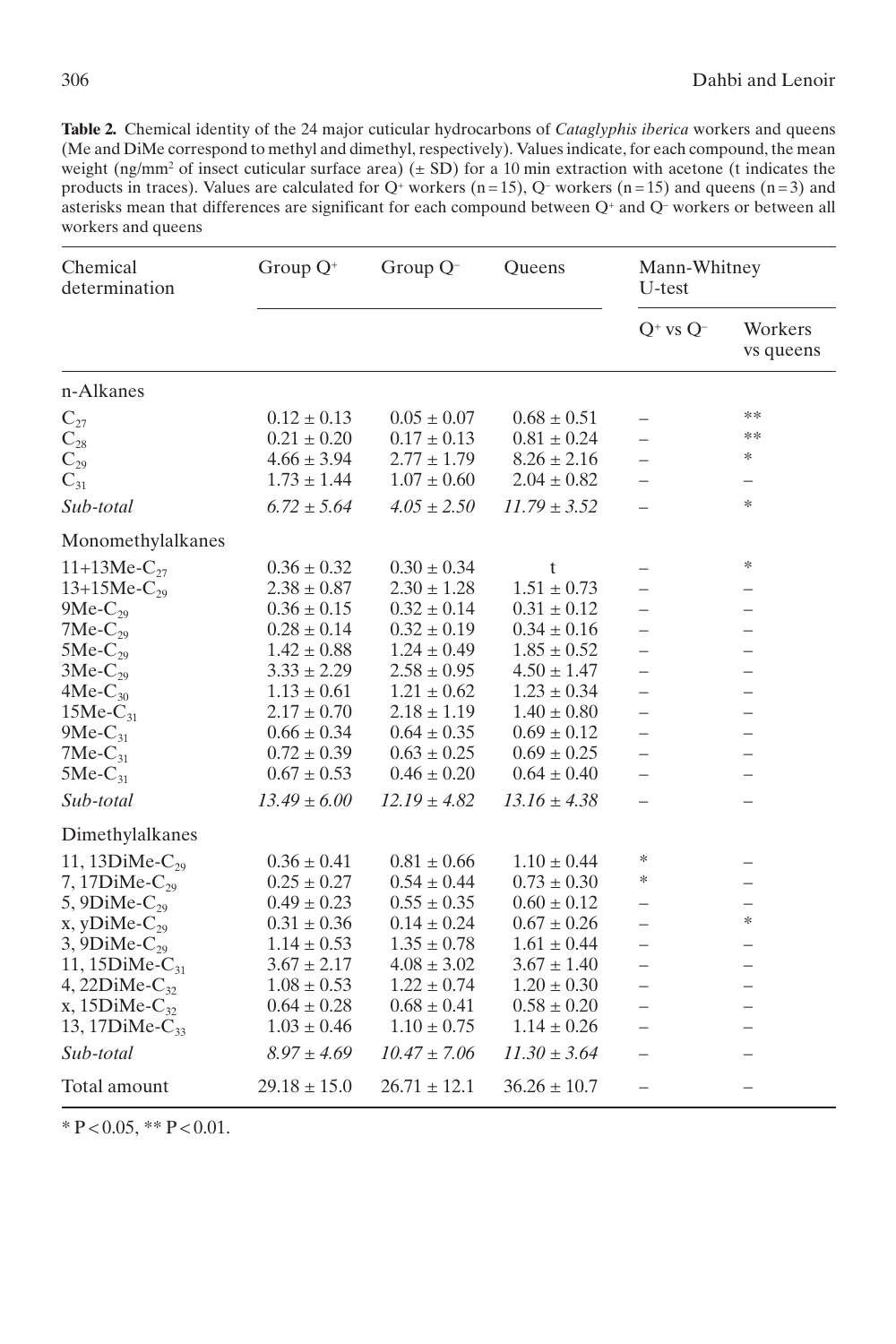





**Figure 1.** Factorial Analysis of Correspondences carried out for each of the three colonies (A, B and C) of *Cataglyphis iberica*. Each colony is represented by the cuticular profile of workers before separation (n = 5) and cuticular profiles of  $Q^+(n=5)$  and  $Q^-(n=5)$  individuals three months after separation. The queen profile is indicated by the letter Q. Each worker group is represented by the mean point of its individual profiles, and the ellipses correspond to standard deviations of the individual co-ordinates in the bidimensional space. The ellipses visually represent the level of homogeneity of individual profiles within groups and the divergence of profiles between groups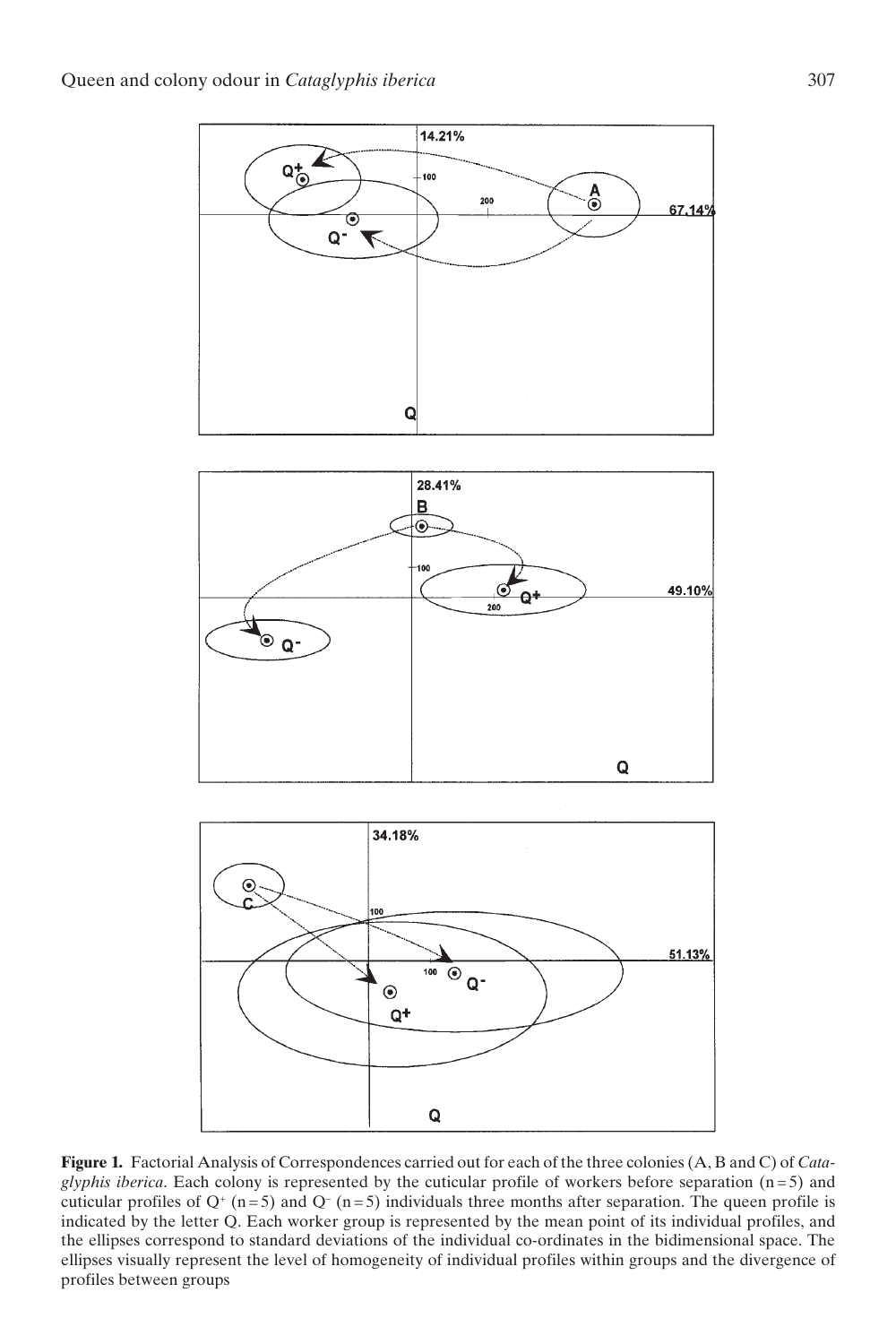

**Figure 2.** Factorial Analysis of Correspondences carried out on the individuals of the three colonies (Q<sup>+</sup> and Q<sup>-</sup> together)  $(n = 10$  for each colony) and their respective queens QA, QB and QC (for example: QA represents the queen of colony A)

 $(13.72\% \pm 6.82\%)$  (Mann-Whitney U-test, P < 0.05) with nonacosane  $(C_{29})$  being the most significant compound  $(23.06\% \pm 2.40\%$  and  $12.81\% \pm 6.37\%$  for queens and workers, respectively) (Mann-Whitney U-test, P < 0.05).

Amalgamation distances show that profile similarities within  $Q^+$  and  $Q^-$  groups were very close  $(9.31 \pm 4.85 \text{ and } 9.72 \pm 4.75 \text{, respectively)}$ . The lack of a queen did not induce profile heterogeneity within the queenless groups compared to queenright groups (Student t-test,  $P > 0.05$ ). However,  $Q^+$  and  $Q^-$  profiles diverged slightly during the separation period, but the level of divergence vary between the three colonies. The distances which separate the worker profiles of groups compared to those separating the profiles within each group is significantly higher in colony B  $(15.43 \pm 6.66)$  (Student t-test, P < 0.05). The same tendency appeared for the other colonies, specially in colony A, as it is shown in Figure 1, but was not statistically significant  $(P = 0.24)$ . This is probably due to the high heterogeneity observed within groups, and the relatively short period of group separation (3 months).

Figure 2 shows that the profile of each queen was closer to that of the other queens than to its own worker profile. This apparent lack of colonial specificity of the queen profile clearly appears in the amalgamation distances calculated between the profiles of the queens and those calculated between the profiles of the queens and their respective workers. Distances between queens  $(6.17 \pm 1.13)$  were significantly lower than queen/Q<sup>+</sup> distances and queen/Q<sup>-</sup> distances (14.03  $\pm$  5.69 and  $16.82 \pm 6.35$ , respectively) (ANOVA, Newman Keuls, P<0.05). In addition, distances separating the queen profile from the  $Q^+$  and  $Q^-$  profiles were similar  $(ANOVA, P > 0.05)$ . These results suggest that the lack of a queen had no dramatic consequences on the queenless workers' profile. Each of the three queens presented a characteristic profile, quite different from that of its own offspring.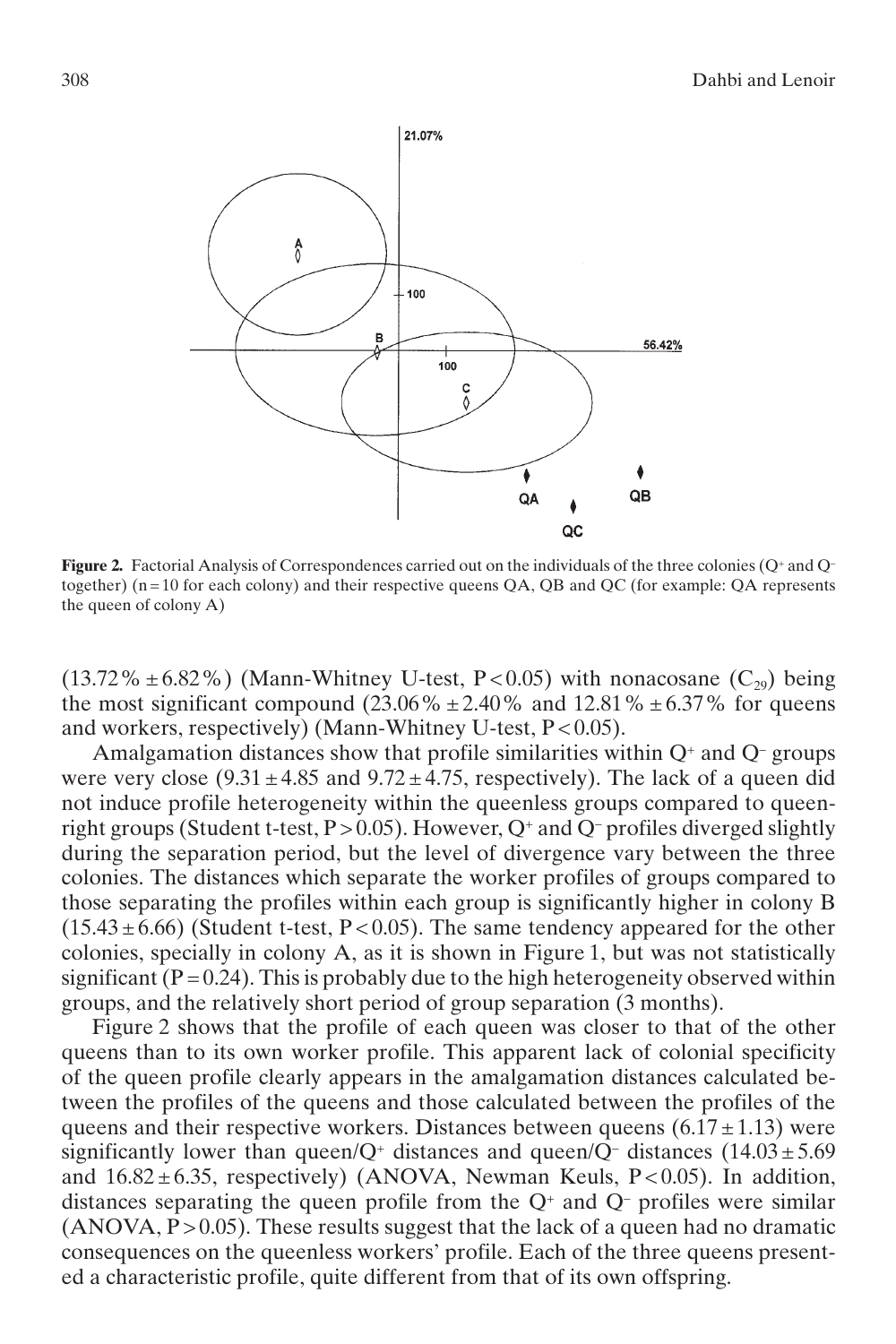# **Discussion**

The behavioural and chemical consequences of worker separation support our previous observations on *C. iberica* (Dahbi and Lenoir, 1998). Separation induced slight behavioural changes without suppressing nestmate recognition in this species. When we reunited the groups, we only observed longer mutual antennations between previously separated workers without aggressive reactions. This extension in antennal duration was probably due to the slight divergence observed in the cuticular hydrocarbon profiles of the workers during separation. According to Bonavita-Cougourdan et al. (1987), each worker memorises specific proportions of hydrocarbons allowing her to detect and reject any intruder displaying divergent proportions. Profile divergence in our results was not so obvious to induce aggression between queenright and queenless nestmates, but was enough for workers to detect individuals from the other group. A similar result was observed by Provost (1989) in *Leptothorax lichtensteini*. This author showed that the confrontation between two groups of workers previously separated for four months comes with an increase in mutual antennations prior to the total fusion of the groups. Furthermore, when changing the chemical signature of *Camponotus vagus* workers by topical application of 9-(Z) tricosene on their cuticle, Meskali et al. (1995) observed more antennations towards treated workers without eliciting aggression.

Some studies have clearly demonstrated dynamic changes in cuticular hydrocarbon profiles over time (Vander Meer et al., 1989; Provost et al., 1993). In our experiments, the cuticular hydrocarbon profile of *C. iberica* workers changed in the two groups over the three months of separation, but group profiles did not change in the same manner, diverging slightly during separation. This difference suggests a transfer of cues between workers, leading to a characteristic group "Gestalt" (Crozier and Dix, 1979), and resulting in a unilateral change within each group. However, hydrocarbon profile divergence was more important when group separation lasted 12 months (Dahbi and Lenoir, 1998). In the present study, the 3 months group separation may not have been so long to induce a significant divergence of group profiles. Even when the profile differences between the groups were not significant, the behavioural modifications appeared. It suggests that ants are capable to detect a slight hydrocarbon profile divergence, but also suggests that cuticular hydrocarbons may not be the unique compounds mediating nestmate recognition. Indeed, other chemical classes are probably involved in the recognition process as it was previously suggested by Franks et al. (1990) and discussed by Vander Meer and Morel (1998).

Do queens affect the homogeneity of worker profiles and are they involved in the profile divergence between queenright and queenless groups? Amalgamation distances show that the homogeneity of cuticular hydrocarbon profiles was the same in both queenright and queenless groups. Therefore, the absence of the queen did not induce a heterogeneity of worker profiles between queenless nestmates. The situation is different in *Formica* sp. where queenless workers lost their chemical homogeneity 10 days after being orphaned. This homogeneity was recovered as soon as the queen was reintroduced into the queenless group (Yamaoka, 1990). In our queenright groups, if a transfer of compounds had occurred between queens and workers during separation, considering that the queen profile had higher quan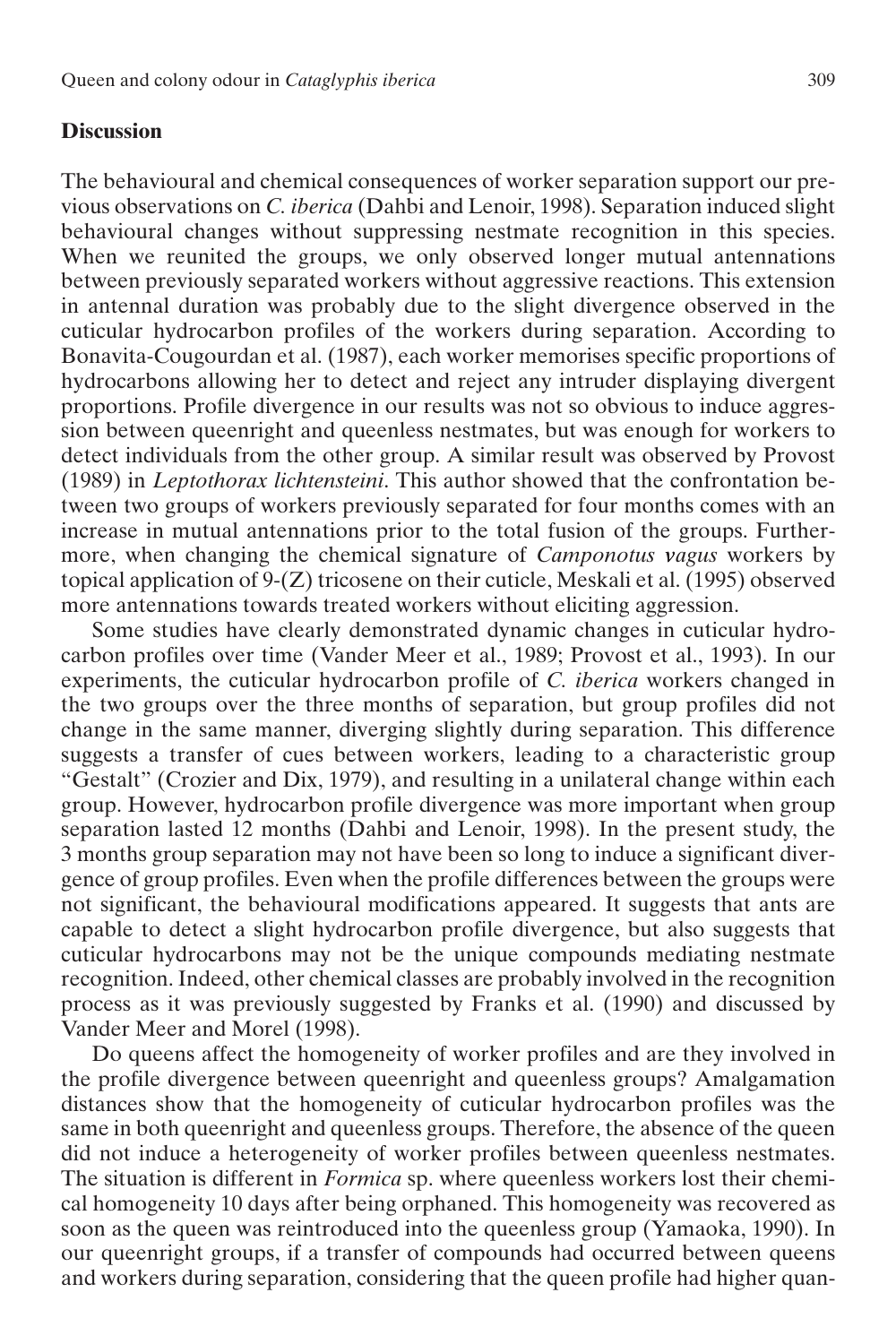tities of n-alkanes, the Q– workers would have displayed lower quantities of these compounds relatively to their  $Q^*$  nestmates, which was not observed. We previously demonstrated in *C. iberica* that after separation, trophallactic exchanges, which are the principle vehicle for chemical compounds transfer (Soroker et al., 1994), were much more frequent between worker nestmates previously separated (Dahbi et al., pers. comm.). But only infrequent exchanges occurred between workers and their queen. This could explain at least partly the lack of convergence between queen and worker profiles. A similar quantitative divergence in the cuticular hydrocarbon profile between the two castes was reported by Butts et al. (1995) on the European hornet *Vespa crabro*. These authors showed that the profile of the queen can be distinguishable from that of the workers by its higher proportion of n-alkanes, mainly pentacosane  $(nC_{25})$ . In *Polistes dominulus*, the profiles of reproductive females are clearly differentiated from those of their offspring mainly due to n-alkanes (Bonavita-Cougourdan et al., 1991).

The queen's contribution to the colonial odour has been demonstrated in several ant species. In some *Camponotus*, the queen is the main source of the colonial odour (Carlin and Hölldobler, 1983, 1986). In *Leptothorax lichtensteini*, Provost (1989) showed that nestmate recognition remained effective between separated workers only when the queen was placed alternatively in the different groups during the period of their separation. After splitting a colony of *Myrmecia tarsata* into two halves (queenright and queenless) for four months, Haskins and Haskins (1950) observed antagonistic interactions between workers when they were reunited. However, opposite results were obtained by Wallis (1962) in *Formica fusca*, leading this author to conclude that the queen has no effect on nestmate recognition. If the queen's effect on colonial odour in *C. iberica* affects the physiognomy of the cuticular hydrocarbon spectrum of the workers, the profile of  $Q^+$  workers and that of the queen would be much more similar. However, queens exhibited a specific profile clearly different from the hydrocarbon "Gestalt" of its offspring. The queen hydrocarbon profiles of the three colonies studied were closer to each other than to profiles of their respective workers. If cuticular hydrocarbons are involved in the colonial odour, we suggest that *C. iberica* queens are not responsible for the generation of the colonial "Gestalt" odour. Queens display their own "royal" profile which is recognised by all nestmate and non-nestmate workers as it was shown in *Cataglyphis cursor* by Berton et al. (1991). However, adoption of alien conspecific queens in *C. iberica* colonies is unsuccessful (Authors, personal observation, and also observed in *C. cursor* by Berton et al. (1991)). These authors suggested that *C. cursor* queens produce pheromones which attract workers and other pheromones which mediate their discrimination by their workers. Vienne et al. (1998) also hypothesised this double recognition system using mixed colonies. In light of our results, we suggest the coexistence of two recognition processes within *C. iberica* colonies: one involves the "Gestalt" odour common to all sister workers and allows them to discriminate intruders; the other involves the memorisation of the queen's caste-specific odour. This queen odour is attractive to workers irrespective of the colonial origin of the queen (Berton et al., 1991), and the high quantities of n-alkanes in the queen profile makes them good candidates for this caste discrimination. However, a subtle discrimination mechanism allows workers to discriminate the odour of their mother queen and to reject foreign queens. This discrimination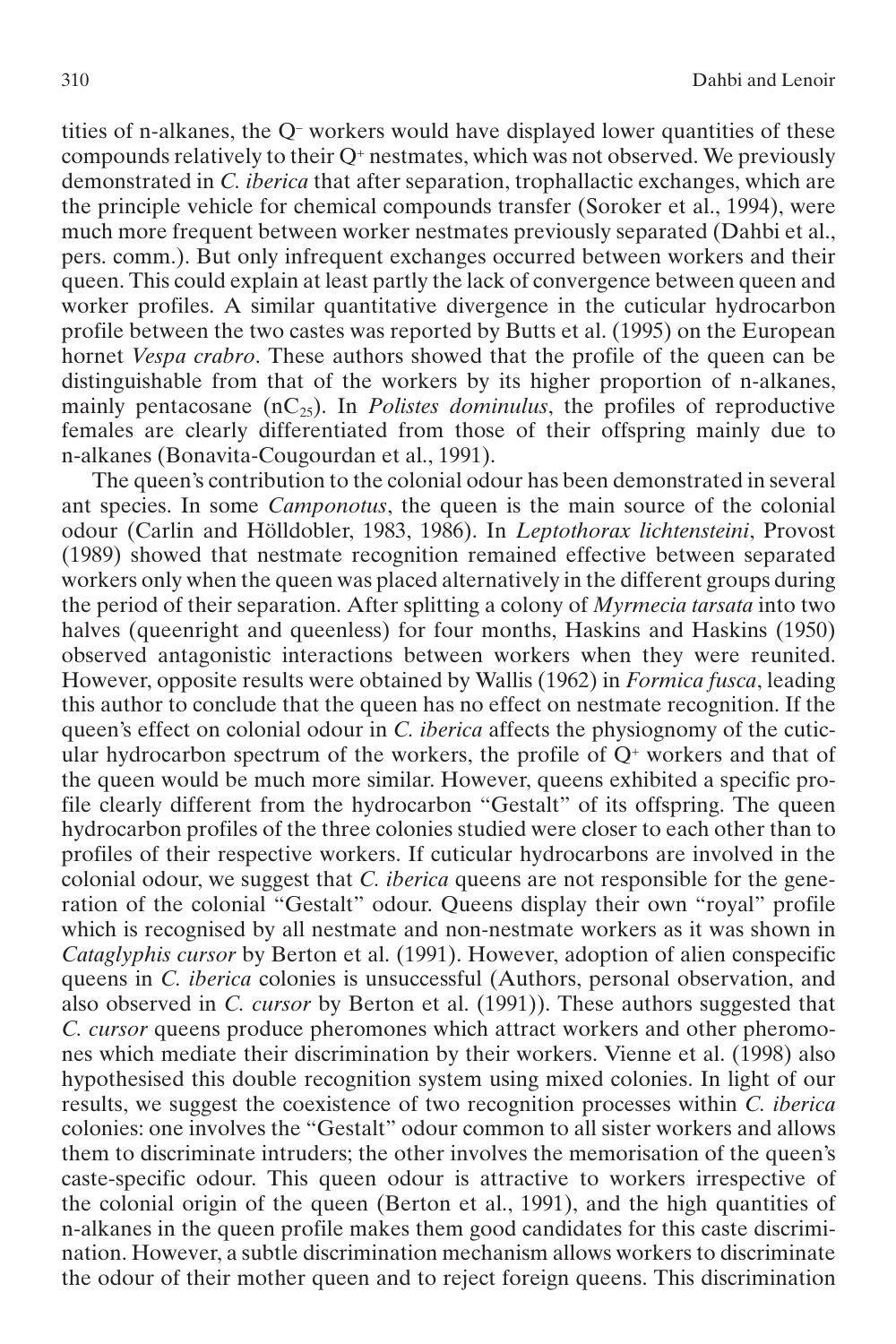could occur during neoimaginal learning since callow workers are always located at the proximity of their queen inside the nest.

We recently demonstrated that mutual transports between satellite nests at the end of hibernation in *C. iberica* are involved in odour homogenisation among all colony members and that these transports are essentially focused on the queenright nest (Dahbi et al., 1997). We thus hypothesised that the *C. iberica* queen could play a role in the mechanisms of cue exchange involved in the establishment of the colonial odour, as is the case in *Camponotus* spp. (Carlin and Hölldobler, 1983, 1986). The present results do not corroborate this hypothesis and suggest that transports concentrated on the queenright nest are not tied to the "Gestalt" odour of workers but could be a consequence of the higher number of workers in the queenright nest or linked to the control of young workers' reproduction which necessitates, from time to time, their transport to the queenright nest. Moreover, in contrast with *Camponotus* spp., queen weight in *C. iberica* is only two to three times higher than that of workers. It seems therefore doubtful, in a species with multiple nest colonies, each containing several hundred workers (Cerdá and Retana, 1992; Cerdá et al., 1994), to conceive that the queen could be the source of the colonial odour. In addition, the separation of workers into queenless groups for a long time duration does not affect their recognition ability when they are reunited (Dahbi and Lenoir, 1998). Furthermore, the total quantity of hydrocarbons per unit of CSA in *C. iberica* is the same in workers and queens. These results, combined with those reported by Soroker et al. (1996) on *C. niger* which show a higher rate of cuticular hydrocarbon production in workers and flux exchanges of these compounds mainly directed between workers, indicate that the queen may be outside the "Gestalt" odour system, at least the hydrocarbon "Gestalt", and is not the main source of chemical cues involved in nestmate recognition in *Cataglyphis* species.

### **Acknowledgements**

We are grateful to C. Vienne for the English translation of the first draft of the manuscript and to Andrea Dejean and Marco Barzman for revising the English version. Thanks to X. Cerdá for his field assistance and interesting discussions and to two anonymous referees for their valuable comments.

#### **References**

- Berton, F., A. Lenoir, E. Nowbahari and S. Barreau, 1991. Ontogeny of queen attraction to workers in the ant *Cataglyphis cursor* (Hymenoptera: Formicidae). *Insectes soc*. *38*:293–305.
- Bonavita-Cougourdan, A., J.-L. Clément and C. Lange, 1987. Nestmate recognition: the role of cuticular hydrocarbons in the ant *Camponotus vagus* Scop. *J. Entomol. Sci*. *22*:1–10.
- Bonavita-Cougourdan, A., G. Theraulaz, A.-G. Bagnères, M. Roux, M. Pratte, E. Provost and J.-L. Clément, 1991. Cuticular hydrocarbons, social organization and ovarian development in a polistine wasp: *Polistes dominulus* Christ. *Comp. Biochem. Physiol*. *100B*:667–680.
- Breed, M.D., 1983. Nestmate recognition in honey bees. *Anim. Behav*. *31*:86–91.
- Breed, M.D., M.F. Garry, A.N. Pearce, B.E. Hibbard, L.B. Bjostad and R.E. Page, Jr., 1995. The role of wax comb in honey bee nestmate recognition. *Anim. Behav*. *50*:489–496.
- Butts, D.P., M.A. Camann and K.E. Espelie, 1995. Workers and queens of the European hornet *Vespa crabro* L. have colony-specific cuticular hydrocarbon profiles (Hymenoptera: Vespidae). *Insectes soc*. *42*:45–55.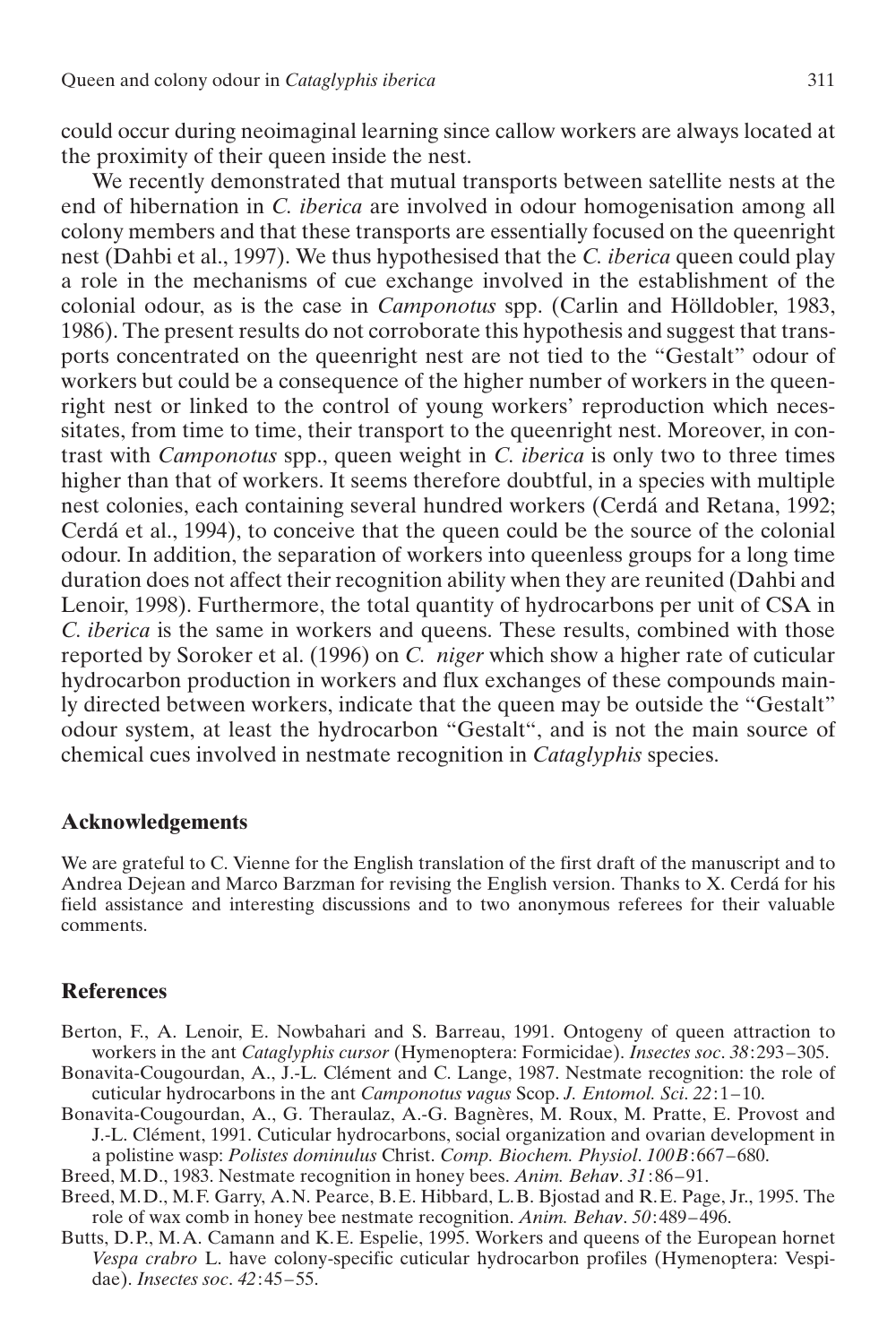- Cammaerts, M.-C., 1985. Etude des facteurs expliquant la variabilité des groupements d'ouvrières de *Myrmica rubra* L. autour de leurs reines. *Ann. Soc. r. zool. Belg*. *115*:13–28.
- Cariou-Etienne, A. and L. Passera, 1993. Queen power in relation to age and mating status in the Argentine ant *Iridomyrmex humilis* (Mayr). *Insectes soc*. *40*:87–94.
- Carlin, N.F. and B. Hölldobler, 1983. Nestmate and kin recognition in interspecific mixed colonies of ants. *Science 222*:1027–1029.
- Carlin, N.F. and B. Hölldobler, 1986. The kin recognition system of carpenter ants (*Camponotus* spp.). I. Hierarchical cues in small colonies. *Behav. Ecol. Sociobiol*. *19*:123–134.
- Cerdá, X. and J. Retana, 1992. A behavioural study of transporter workers in *Cataglyphis iberica* ant colonies (Hymenoptera, Formicidae). *Ethol. Ecol. Evol. 4*:359–374.
- Cerdá, X., J. Retana and A. de Haro, 1994. Social carrying between nests in polycalic colonies of the monogynous ant *Cataglyphis iberica* (Hymenoptera: Formicidae). *Sociobiology 23*: 215–231.
- Crozier, R.H. and M.W. Dix, 1979. Analysis of two genetic models for the innate components of colony odour in social Hymenoptera. *Behav. Ecol. Sociobiol*. *4*:217–224.
- Dahbi, A. and A. Lenoir, 1998. Nest separation and the dynamics of the "Gestalt" odour in the polydomous ant *Cataglyphis iberica* (Hymenoptera, Formicidae). *Behav. Ecol. Sociobiol*. (in press).
- Dahbi, A., X. Cerdá, A. Hefetz and A. Lenoir, 1996a. Social closure, aggressive behavior and cuticular hydrocarbon profile in the polydomous ant *Cataglyphis iberica* (Hymenoptera, Formicidae). *J. Chem. Ecol*. *22*:1173–1186.
- Dahbi, A., A. Lenoir, A. Tinaut, T. Taguizadeh, W. Francke and A. Hefetz, 1996b. Chemistry of the postpharyngeal gland secretion and its implication for the phylogeny of Iberian *Cataglyphis* species (Hymenoptera, Formicidae). *Chemoecology 7*:163–171.
- Dahbi, A., X. Cerdá, A. Hefetz and A. Lenoir, 1997. Adult transport in the ant *Cataglyphis iberica*: a means to maintain a uniform colonial odour in a species with multiple nests. *Physiol. Entomol*. *22*:13–19.
- Fletcher, D.J.C. and C.D. Michener, (Eds.) 1987. *Kin Recognition in Animals*. John Wiley & Sons, New York, 465 pp.
- Franks, N.R., M.S. Blum, R. Smith and A.B. Allies, 1990. Behaviour and chemical disguise of cuckoo ant *Leptothorax kutteri* in relation to its host *Leptothorax acervorum*. *J. Chem. Ecol*. *16*:1431–1444.
- Haskins, C.P. and E.F. Haskins, 1950. Notes on the biology and social behavior of the archaic ponerine ants of the genera *Myrmecia* and *Promyrmecia*. *Ann. Entomol. Soc. Am. 43*:461– 491.
- Hölldobler, B. and C.D. Michener, 1980. Mechanisms of identification and discrimination in social Hymenoptera. In: *Evolution of Social Behaviour*: *Hypotheses and Empirical Tests* (H. Markl, Ed.), Verlag Chemie, Weinheim, pp. 35–58.
- Hölldobler, B. and E.O. Wilson, 1990. *The Ants*. Springer-Verlag, Heidelberg Berlin, 732 pp.
- Jouvenaz, D.P., W.A. Banks and C.S. Lofgren, 1974. Fire ants: attraction of workers to queen secretions. *Ann. Entomol. Soc. Am*. *67*:833–839.
- Keller, L. and L. Passera, 1989. Influence of the number of queens on nestmate recognition and attractiveness of queens to workers in the Argentine ant, *Iridomyrmex humilis* (Mayr). *Anim. Behav*. *37*:733–740.
- Lenoir, A., D. Fresneau, C. Errard and A. Hefetz, 1998. Individuality and colonial identity in ants: the emergence of the social representation concept. In: *Information Processing in Social Insects*. (C. Detrain, J.L. Deneubourg and J.M. Pasteels, Eds.), Birkhäuser, Basel. (in press).
- Meskali, M., E. Provost, A. Bonavita-Cougourdan and J.-L. Clément, 1995. Behavioural effects of an experimental change in the chemical signature of the ant *Camponotus vagus* (Scop.). *Insectes soc*. *42*:347–358.
- Provost, E., 1989. Social environmental factors influencing mutual recognition of individuals in the ant *Leptothorax lichtensteini* Bondr. (Hymenoptera: Formicidae). *Behav. Proc*. *18*:35–59.
- Provost, E., G. Rivière, M. Roux, E.D. Morgan and A.-G. Bagnères, 1993. Change in the chemical signature of the ant *Leptothorax lichtensteini* Bondroit with time. *Ins. Biochem. Molec. Biol*. *23*:945–957.
- Soroker, V., S. Lahav and A. Hefetz, 1996. The formation of a "Gestalt" odor in *Cataglyphis niger*. Do queens matter? *Proc. 20th Int. Congress Entomology*. Firenze, Italy, 401 pp.